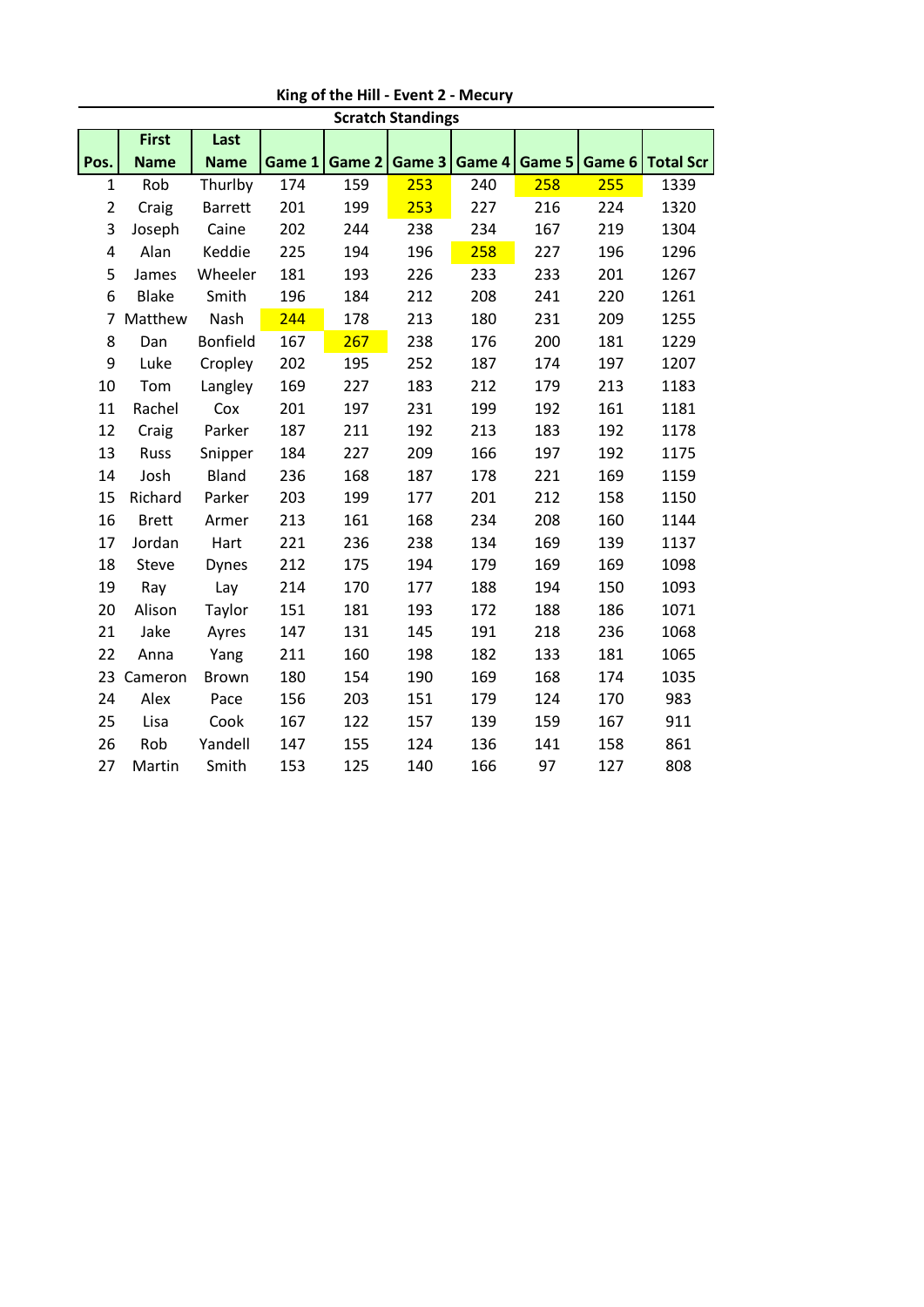| <b>Handicap Standings</b> |                |              |        |        |        |        |        |        |                  |                  |
|---------------------------|----------------|--------------|--------|--------|--------|--------|--------|--------|------------------|------------------|
|                           | <b>First</b>   | Last         |        |        |        |        |        |        |                  |                  |
| Pos.                      | <b>Name</b>    | <b>Name</b>  | Game 1 | Game 2 | Game 3 | Game 4 | Game 5 | Game 6 | <b>Total Scr</b> | <b>Total Hcp</b> |
| 1                         | Josh           | <b>Bland</b> | 236    | 168    | 187    | 178    | 221    | 169    | 1159             | 1513             |
| $\overline{2}$            | <b>Blake</b>   | <b>Smith</b> | 196    | 184    | 212    | 208    | 241    | 220    | 1261             | 1411             |
| 3                         | Rob            | Thurlby      | 174    | 159    | 253    | 240    | 258    | 255    | 1339             | 1339             |
| 4                         | <b>Cameron</b> | <b>Brown</b> | 180    | 154    | 190    | 169    | 168    | 174    | 1035             | 1335             |
| 5                         | Craig          | Barrett      | 201    | 199    | 253    | 227    | 216    | 224    | 1320             | 1320             |
| 6                         | Joseph         | Caine        | 202    | 244    | 238    | 234    | 167    | 219    | 1304             | 1304             |
| 7                         | Richard        | Parker       | 203    | 199    | 177    | 201    | 212    | 158    | 1150             | 1300             |
| 8                         | Alan           | Keddie       | 225    | 194    | 196    | 258    | 227    | 196    | 1296             | 1296             |
| 9                         | James          | Wheeler      | 181    | 193    | 226    | 233    | 233    | 201    | 1267             | 1267             |
| 10                        | Matthew        | Nash         | 244    | 178    | 213    | 180    | 231    | 209    | 1255             | 1267             |
| 11                        | Dan            | Bonfield     | 167    | 267    | 238    | 176    | 200    | 181    | 1229             | 1229             |
| 12                        | Rachel         | Cox          | 201    | 197    | 231    | 199    | 192    | 161    | 1181             | 1229             |
| 13                        | Anna           | Yang         | 211    | 160    | 198    | 182    | 133    | 181    | 1065             | 1227             |
| 14                        | Luke           | Cropley      | 202    | 195    | 252    | 187    | 174    | 197    | 1207             | 1207             |
| 15                        | Ray            | Lay          | 214    | 170    | 177    | 188    | 194    | 150    | 1093             | 1201             |
| 16                        | Tom            | Langley      | 169    | 227    | 183    | 212    | 179    | 213    | 1183             | 1183             |
| 17                        | Craig          | Parker       | 187    | 211    | 192    | 213    | 183    | 192    | 1178             | 1178             |
| 18                        | Russ           | Snipper      | 184    | 227    | 209    | 166    | 197    | 192    | 1175             | 1175             |
| 19                        | Lisa           | Cook         | 167    | 122    | 157    | 139    | 159    | 167    | 911              | 1163             |
| 20                        | <b>Brett</b>   | Armer        | 213    | 161    | 168    | 234    | 208    | 160    | 1144             | 1144             |
| 21                        | Jordan         | Hart         | 221    | 236    | 238    | 134    | 169    | 139    | 1137             | 1137             |
| 22                        | Steve          | Dynes        | 212    | 175    | 194    | 179    | 169    | 169    | 1098             | 1098             |
| 23                        | Jake           | Ayres        | 147    | 131    | 145    | 191    | 218    | 236    | 1068             | 1098             |
| 24                        | Rob            | Yandell      | 147    | 155    | 124    | 136    | 141    | 158    | 861              | 1083             |
| 25                        | Alison         | Taylor       | 151    | 181    | 193    | 172    | 188    | 186    | 1071             | 1071             |
| 26                        | Martin         | Smith        | 153    | 125    | 140    | 166    | 97     | 127    | 808              | 1048             |
| 27                        | Alex           | Pace         | 156    | 203    | 151    | 179    | 124    | 170    | 983              | 1037             |

**King of the Hill - Event 2 - Mecury**